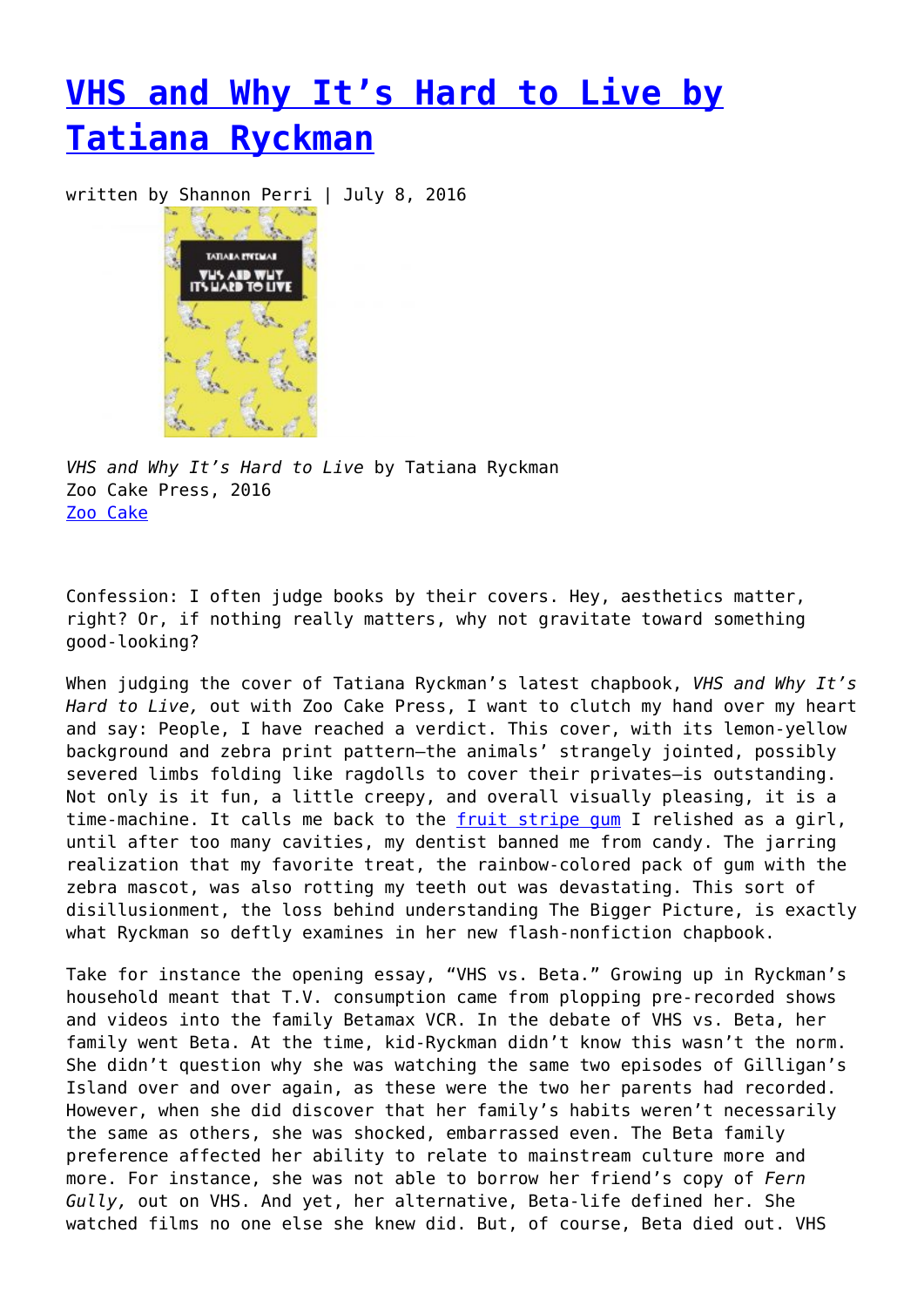eventually, too. Her essay questions, what does this all mean, both for a self and a society? Ryckman asks, "Will future generations miss out on the acid trip-esque experience of suddenly realizing everything they believed to be true has always been something else entirely? Isn't that what growing up is?"

Perhaps, as the thesis of the collection, she writes, "I have a deep, sickening nervousness every time we face a new VHS v Beta, like Blue-ray and HD, because one side always has to lose, and with each great advance we're losing something we can't or won't recognize except by the shape of its absence."

Her entire book serves as a meditation on this loss. When a child discovers something new, when a teenager finally crosses a sexual threshold, what happens to The Way of Things before? Change, of course can lead to growth, or so the motivational posters say, but change also inevitably means something is left behind. When you reach a fork in the road, and you go Right, you are saying no, or goodbye, to Left. Sometimes it's not even a choice. Sometimes greater forces have conspired. The Left road is flooded. The cavities keep coming, and your mother is sick of the cost of crowns.

Or perhaps not.

In Ryckman's essay, "Virginia Woolf, III," Ryckman states, "time doesn't pass, it accumulates." Memory is weird. Her collection, which starts by peaking under the rocks of change, particularly the ones faced in childhood, pivots to a new, yet related, question: Do we ever really let go of our past selves? Do our prior understandings truly vanish, or are we just tacking more and more on the shelves, until our brains are giant warehouses, where we can both remember how much we savored watching the same Gilligan's Island episode over and over, and also understand there was more to see? In the story, "Paint Job," Ryckman recalls spotting an old Doritos truck. It's been repurposed for a new use, but she can still see what it used to be.

In response, she reflects: "Was someone hired to paint in this specific and obvious and not at all subtle way? Maybe it's exactly what the customer wanted? Maybe the goal wasn't to hide the fact that this truck once carried suspiciously colored snacks to pimpled teenagers all over the country, maybe it was a commentary, a riddle, a statement about the evolution of our culture and our values and our needs and the way some needs never leave us, no matter how we cover them up. How even if we stop watching Wayne's World (both I and II) every few months, we can't escape the fact that it shaped us."

What makes this compilation so special is how well the pieces converse with each other. Some are as long as a couple of pages, others as short as twosentences. Yet the tightness and specificity of the prose and the crystallization of the ideas makes this book so affecting. Though there are differences, Ryckman's book reminded me of Sandra Cisneros' novel, *The House on Mango Street*. Maybe this is because I was reading both at the same time, but I also think it's more. Cisnero crafts her novel in small, flash pieces told through the perspective of a young girl growing up in the Latino section of Chicago. In both works, each piece delivers on its own, but when combined,